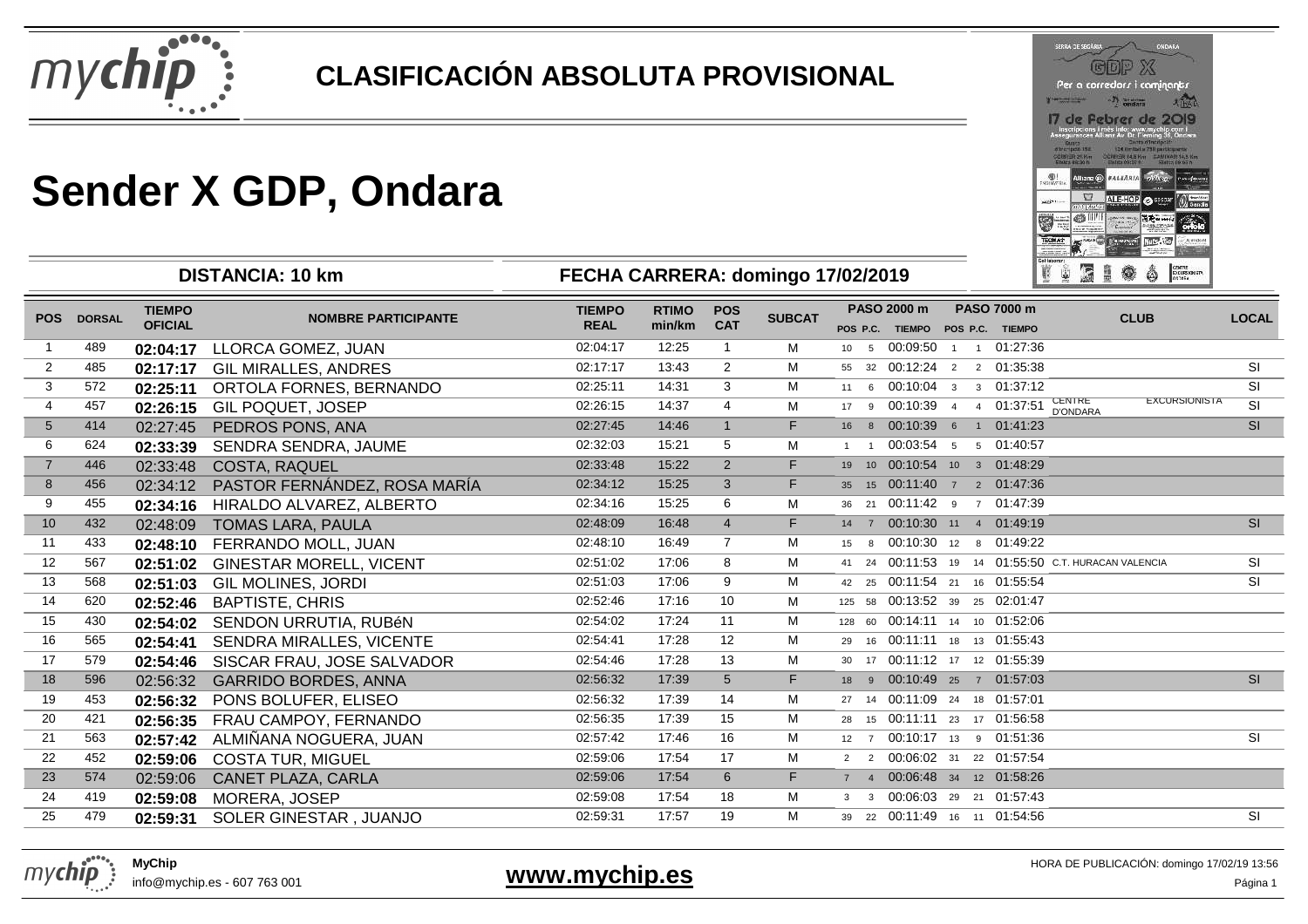

**DISTANCIA: 10 km**

|                       |                                                                           | 引回 》                                                                                                         |                                                                                                              |      |
|-----------------------|---------------------------------------------------------------------------|--------------------------------------------------------------------------------------------------------------|--------------------------------------------------------------------------------------------------------------|------|
|                       |                                                                           | Per a corredors i caminants                                                                                  |                                                                                                              |      |
| <b>Network Island</b> |                                                                           | ondara                                                                                                       |                                                                                                              |      |
|                       | <b>Guard</b><br><b>BIFEFICKS ISE</b><br>COBRER 26 Km<br>United Bill 30 ft | inscripcions i més info: www.mychip.com i<br>Assegurances Allianz Av Dr. Fleming 36, Oncara<br>Dalub 09:10 W | Durin d'Incilpolé-<br>124 Inches 230 particularly<br>CRECK (4.5 Km CAWINAR 14.5 Km<br><b>Status parading</b> |      |
|                       |                                                                           |                                                                                                              |                                                                                                              |      |
| FAGUAGE SLK.          |                                                                           | Altiano (ii) #414ARIA                                                                                        |                                                                                                              |      |
| <b>CONTRACTOR</b>     | <b>STADSED</b>                                                            |                                                                                                              | 63608<br>z                                                                                                   | سمعك |
| m                     | FR.L.W. FLOOR RESID                                                       | <b>DAVIS II</b>                                                                                              |                                                                                                              |      |

| <b>POS</b> | <b>DORSAL</b> | <b>TIEMPO</b><br><b>OFICIAL</b> | <b>NOMBRE PARTICIPANTE</b>        | <b>TIEMPO</b><br><b>REAL</b> | <b>RTIMO</b><br>min/km | <b>POS</b><br><b>CAT</b> | <b>SUBCAT</b> | PASO 2000 m | PASO 7000 m<br>POS P.C. TIEMPO POS P.C. TIEMPO  | <b>CLUB</b>                                                | <b>LOCAL</b> |
|------------|---------------|---------------------------------|-----------------------------------|------------------------------|------------------------|--------------------------|---------------|-------------|-------------------------------------------------|------------------------------------------------------------|--------------|
| 26         | 486           | 02:59:32                        | <b>SOLER GINESTAR, IMMA</b>       | 02:59:32                     | 17:57                  | $\overline{7}$           | F.            |             | 38 17 00:11:48 22 6 01:56:37                    |                                                            | SI           |
| 27         | 490           | 02:59:35                        | ORTOLA ROMANS, FRANCISCO          | 02:59:35                     | 17:57                  | 20                       | м             |             | 47 27 00:12:02 37 24 01:58:42                   |                                                            |              |
| 28         | 477           | 02:59:39                        | KEARLEY MEZQUIDA, MELANIE         | 02:59:39                     | 17:57                  | 8                        | F.            |             | 109 60 00:13:33 46 16 02:05:54                  |                                                            |              |
| 29         | 431           | 02:59:56                        | ALVAREZ VALLALTA, ANTONIO         | 02:59:56                     | 17:59                  | 21                       | м             |             | 20 10 00:10:55 26 19 01:57:32                   |                                                            |              |
| 30         | 422           | 03:00:04                        | ALVAREZ PINTOR, MARTA             | 03:00:04                     | 18:00                  | 9                        | F.            |             | 21 11 00:10:56 38 14 01:59:40                   |                                                            |              |
| 31         | 576           | 03:00:33                        | SOLER ROIG, XIMO                  | 03:00:33                     | 18:03                  | 22                       | М             |             | 40 23 00:11:49 27 20 01:57:36                   |                                                            |              |
| 32         | 577           | 03:00:36                        | TRALLERO CERVERA, ISABEL          | 03:00:36                     | 18:03                  | 10 <sup>1</sup>          | F.            |             | 37 16 00:11:47 28 8 01:57:42                    |                                                            |              |
| 33         | 492           | 03:03:38                        | <b>GARCÍA BARRIENTOS, MANUEL</b>  | 03:03:38                     | 18:21                  | 23                       | М             |             | 122 56 00:13:48 48 31 02:06:19                  |                                                            |              |
| 34         | 465           | 03:03:42                        | PEREZ IVARS, RICARD               | 03:03:42                     | 18:22                  | 24                       | М             |             |                                                 | 111 50 00:13:37 40 26 02:04:00 C.A. BALEARIA DIANIUM       |              |
| 35         | 590           | 03:05:30                        | PONS RODRÍGUEZ, JOAQUIN           | 03:05:30                     | 18:33                  | 25                       | M             |             | 74 37 00:12:48 44 29 02:05:51                   |                                                            |              |
| 36         | 586           | 03:05:31                        | PILES NAVARRO, JOSé               | 03:05:31                     | 18:33                  | 26                       | М             |             | 73 36 00:12:48 45 30 02:05:52                   |                                                            |              |
| 37         | 463           | 03:08:24                        | <b>RAMIREZ MULET, SONIA</b>       | 03:08:24                     | 18:50                  | 11                       | F.            |             | 34 14 00:11:37 56 20 02:08:15                   |                                                            |              |
| 38         | 462           | 03:08:28                        | SIMO NAVARRO, VICENTE             | 03:08:28                     | 18:50                  | 27                       | M             |             | 33 20 00:11:37 57 37 02:08:35                   |                                                            |              |
| 39         | 518           | 03:08:43                        | VERDU MONLLOR, JOSE JAVIER        | 03:08:43                     | 18:52                  | 28                       | М             |             | 104 47 00:13:23 51 33 02:06:59 ORBA MULTIESPORT |                                                            |              |
| 40         | 418           | 03:08:47                        | FERNÁNDEZ MARTÍNEZ, DAVID         | 03:08:47                     | 18:52                  | 29                       | м             |             | 98 46 00:13:21 52 34 02:07:09 ORBA MULTIESPORT  |                                                            |              |
| 41         | 558           | 03:11:09                        | RODRIGUEZ LóPEZ, ANA ISABEL       | 03:11:09                     | 19:06                  | 12                       | F.            |             | 13 6 00:10:19 15 5 01:52:32                     |                                                            |              |
| 42         | 512           | 03:11:41                        | SENDRA AGUILAR, RAMON             | 03:11:41                     | 19:10                  | 30                       | M             |             |                                                 | 113 52 00:13:38 89 47 02:15:58 CLUB DE MUNTANYA BOTAMARGES |              |
| 43         | 513           | 03:11:44                        | PASTOR SAMPEDRO, JOSE             | 03:11:44                     | 19:10                  | 31                       | M             |             | 123 57 00:13:52 90 48 02:16:04 LA XARA TRAIL    |                                                            |              |
| 44         | 569           | 03:12:24                        | <b>MONTANER, EMMA</b>             | 03:12:24                     | 19:14                  | 13                       | F.            |             | 50 22 00:12:13 41 15 02:04:32                   |                                                            |              |
| 45         | 458           | 03:12:49                        | MARTI MARTINEZ, VANESSA           | 03:12:49                     | 19:16                  | 14                       | F.            |             | 45 19 00:12:02 60 22 02:10:58                   |                                                            |              |
| 46         | 460           | 03:12:52                        | <b>VENGUT MARCO, JOSE ANTONIO</b> | 03:12:52                     | 19:17                  | 32                       | м             |             | 43 26 00:12:00 64 39 02:11:39                   |                                                            |              |
| 47         | 578           | 03:14:17                        | SANTACREU SARRION, SONIA          | 03:14:17                     | 19:25                  | 15                       | F.            |             | 44 18 00:12:00 62 24 02:11:27                   |                                                            |              |
| 48         | 444           | 03:14:59                        | ORTOLA DOMENECH, SOLEDAD          | 03:14:59                     | 19:29                  | 16                       | F.            |             | 56 24 00:12:37 54 19 02:08:05                   |                                                            | SI           |
| 49         | 443           | 03:15:03                        | SERER GRIMALT, PASCUAL            | 03:15:03                     | 19:30                  | 33                       | М             |             | 59 34 00:12:41 55 36 02:08:07 C.A. ONDARA       |                                                            | <b>SI</b>    |
| 50         | 499           | 03:15:17                        | PUGA MARTÍN, SILVIA               | 03:15:17                     | 19:31                  | 17                       | F.            | $4 \quad 1$ | 00:06:04 36 13 01:58:38                         |                                                            |              |
|            |               |                                 |                                   |                              |                        |                          |               |             |                                                 |                                                            |              |

**FECHA CARRERA: domingo 17/02/2019**



info@mychip.es - 607 763 001

#### **www.mychip.es**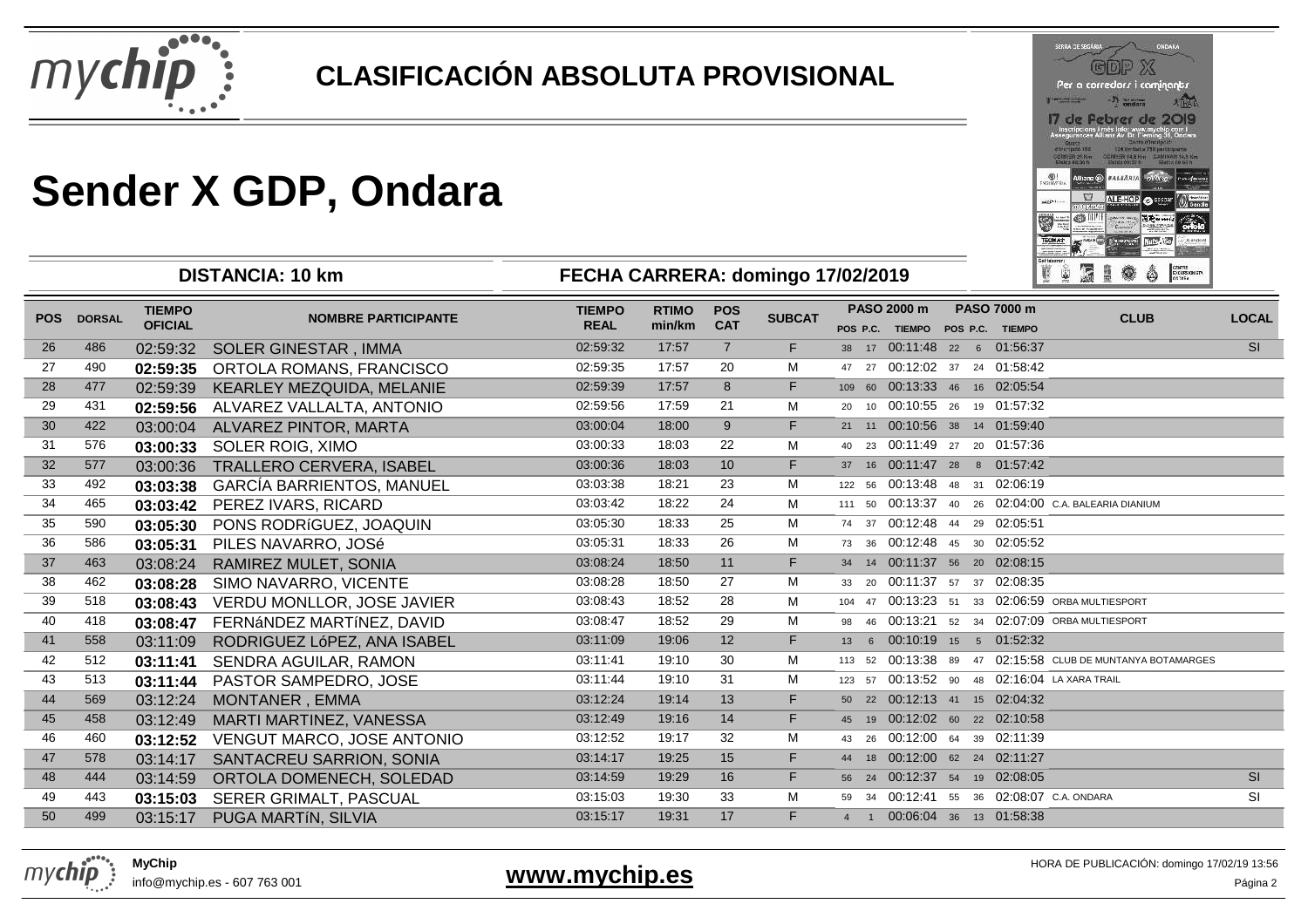

**DISTANCIA: 10 km**

|                        |                                                       | Per a corredors i caminants                                                                 |                                                                               |                 |
|------------------------|-------------------------------------------------------|---------------------------------------------------------------------------------------------|-------------------------------------------------------------------------------|-----------------|
| <b>Lee bump in Fax</b> |                                                       | ها<br><b>Services</b><br>ondara                                                             |                                                                               |                 |
|                        | <b>Dunner</b><br><b>BREVENIA INE</b>                  | Inscripcions Imés Info: www.mychip.com I<br>Assegurances Allianz Av. Dr. Fieming 36, Onders | <b>Curra directoria</b><br>124 method is 230 particularities                  |                 |
|                        | COBRER 26 Km<br><b>Chairs and lo h</b><br>Altianz (6) | Distribution (10) Personal<br><b>FALLARIA</b>                                               | CRESS (4.5 Km EAWIKAS 14.5 Km)<br><b>Status parading</b><br><b>ANTICOLOGY</b> | <b>ANTIQUES</b> |
| FAGINWESTA.            |                                                       |                                                                                             |                                                                               |                 |
| <b>ASSESSED</b>        | Ara San                                               |                                                                                             | 23 65508                                                                      | سنعد<br>Ganda   |
| <b>CALL BOAT</b><br>≂≂ | <b>COLOR FINDERS</b>                                  |                                                                                             | <b>W 141</b>                                                                  |                 |

#### **FECHA CARRERA: domingo 17/02/2019**

| POS P.C. TIEMPO<br>POS P.C. TIEMPO<br>18<br>F.<br>03:15:19<br>19:31<br>5 2 00:06:46 33 11 01:58:25 C.D. L'ESPENTA<br>51<br>416<br>03:15:19<br><b>LLOPIS, RAQUEL</b><br>F.<br>03:15:20<br>19<br>6 3 00:06:47 32 10 01:58:04 C.D. L'ESPENTA<br>52<br>484<br>PARRA LORENTE, GEMA<br>19:32<br>03:15:20<br>M<br>34<br>00:06:49 35 23 01:58:38<br>53<br>413<br>AMOR PEDRAZA, BONOSO<br>03:15:21<br>19:32<br>03:15:21<br>$9 \t4$<br>F.<br>20<br>03:15:22<br>19:32<br>8 5 00:06:48 30 9 01:57:51 NON STOP<br>54<br>600<br>CORREA CARDONA, BLANCA JANETH<br>03:15:22<br>35<br>M<br>26 13 00:11:04 50 32 02:06:27<br>55<br>03:15:34<br>19:33<br>409<br>IVARS RUBIO, JOSE FCO.<br>03:15:34<br>21<br>25 13 00:11:03 49 18 02:06:23 C.A. GATA<br>56<br>03:15:35<br>19:33<br>F.<br>408<br>03:15:35<br><b>IVARS PONS, NOELIA</b><br>F.<br>19:33<br>22<br>46 20 00:12:02 63 25 02:11:37<br>57<br>459<br><b>SALORT SENEN, LEYRE</b><br>03:15:38<br>03:15:38<br>36<br>03:15:46<br>19:34<br>58<br>470<br>M<br>143 65 00:14:46 108 57 02:21:00<br><b>CAMPILLO REQUENA, PAU</b><br>03:15:46<br>37<br>127 59 00:14:07 92 49 02:16:38<br>59<br>03:16:01<br>19:36<br>599<br>CHAMANTE LOZANO, ALFREDO<br>м<br>03:16:01<br>23<br>126 68 00:14:07 91 43 02:16:34 C.A. SENSE PRESSA, EL VERGER<br>60<br>598<br>03:16:02<br>19:36<br>F.<br>03:16:02<br>VISO SENDRA, ALMUDENA<br>F.<br>24<br>03:17:21<br>19:44<br>66 31 00:12:45 71 31 02:12:45 CAPICUA<br>61<br>508<br>LLOPIS CANO, VANESA<br>03:17:21<br>25<br>F.<br>03:17:21<br>19:44<br>64 30 00:12:44 73 33 02:12:53 SOCARRAES I VISCA LA MARETA<br>62<br>527<br>03:17:21<br>VAñO TORREGROSA, NOEMI<br>F.<br>26<br>03:17:25<br>19:44<br>67 32 00:12:45 72 32 02:12:47 SOCARRAES I VISCA LA MARETA<br>63<br>526<br>03:17:25<br><b>COMPANY AGULLO, MILAGRO</b><br>27<br>F.<br>19:44<br>132 70 00:14:15 101 47 02:19:35 GR REAL DE GANDIA<br>64<br>03:17:29<br><b>BOIX BOIX, BELEN</b><br>03:17:29<br>415<br>F.<br>28<br>94 49 00:13:15 78 36 02:13:25<br>19:58<br>65<br>597<br>03:19:48<br>03:19:48<br><b>GINER FIGUERES, ESTHER</b><br>M<br>38<br>92 44 00:13:13 79 43 02:13:28<br>03:19:50<br>19:59<br>66<br>614<br>SENDRA EMPER, EVA<br>03:19:50<br>F.<br>29<br>03:20:04<br>20:00<br>70 35 00:12:46 61 23 02:11:11<br>67<br>611<br>03:20:04<br><b>GASENT, ROSA</b><br>F.<br>30<br>03:20:04<br>20:00<br>68 33 00:12:45 65 26 02:11:49<br>68<br>609<br>03:20:04<br>TOMAS SERER, NEREA<br>F.<br>31<br>03:20:06<br>20:00<br>69 34 00:12:46 66 27 02:12:00<br>69<br>610<br>03:20:06<br>CARRIó, MAR<br>SI<br>39<br>70<br>03:20:40<br>20:04<br>M<br>23 12 00:10:58 58 38 02:09:03<br>557<br>GASCON, JOSELE<br>03:20:40<br>SI<br>71<br>40<br>М<br>22 11 00:10:57 42 27 02:05:17<br>604<br>03:20:42<br>20:04<br><b>FEMENIA RIBES, JAUME</b><br>03:20:42<br>F.<br>32<br>87 46 00:13:04 70 30 02:12:34<br>72<br>519<br>CATALA CATALA, SILVIA<br>03:22:30<br>20:15<br>03:22:30<br>41<br>03:22:30<br>88 42 00:13:05 75 42 02:13:04<br>73<br>493<br>20:15<br>M<br><b>BALBASTRE GARCIA, BELEN</b><br>03:22:30<br>F.<br>33<br>74<br>03:22:31<br>20:15<br>101 55 00:13:22 85 40 02:14:23<br>447<br><b>TORRES MARTI, REME</b><br>03:22:31<br>F.<br>34<br>99 53 00:13:21 86 41 02:14:32<br>75<br>514<br>03:22:33<br>PéREZ SOLA, ROSANA<br>03:22:33<br>20:15 | POS DORSAL | <b>TIEMPO</b>  | <b>NOMBRE PARTICIPANTE</b> | <b>TIEMPO</b> | <b>RTIMO</b> | <b>POS</b> | <b>SUBCAT</b> | PASO 2000 m | <b>PASO 7000 m</b> | <b>CLUB</b> | <b>LOCAL</b> |
|------------------------------------------------------------------------------------------------------------------------------------------------------------------------------------------------------------------------------------------------------------------------------------------------------------------------------------------------------------------------------------------------------------------------------------------------------------------------------------------------------------------------------------------------------------------------------------------------------------------------------------------------------------------------------------------------------------------------------------------------------------------------------------------------------------------------------------------------------------------------------------------------------------------------------------------------------------------------------------------------------------------------------------------------------------------------------------------------------------------------------------------------------------------------------------------------------------------------------------------------------------------------------------------------------------------------------------------------------------------------------------------------------------------------------------------------------------------------------------------------------------------------------------------------------------------------------------------------------------------------------------------------------------------------------------------------------------------------------------------------------------------------------------------------------------------------------------------------------------------------------------------------------------------------------------------------------------------------------------------------------------------------------------------------------------------------------------------------------------------------------------------------------------------------------------------------------------------------------------------------------------------------------------------------------------------------------------------------------------------------------------------------------------------------------------------------------------------------------------------------------------------------------------------------------------------------------------------------------------------------------------------------------------------------------------------------------------------------------------------------------------------------------------------------------------------------------------------------------------------------------------------------------------------------------------------------------------------------------------------------------------------------------------------------------------------------------------------------------------------------------------------------------------------------------------------------------------------------------------------------------------------|------------|----------------|----------------------------|---------------|--------------|------------|---------------|-------------|--------------------|-------------|--------------|
|                                                                                                                                                                                                                                                                                                                                                                                                                                                                                                                                                                                                                                                                                                                                                                                                                                                                                                                                                                                                                                                                                                                                                                                                                                                                                                                                                                                                                                                                                                                                                                                                                                                                                                                                                                                                                                                                                                                                                                                                                                                                                                                                                                                                                                                                                                                                                                                                                                                                                                                                                                                                                                                                                                                                                                                                                                                                                                                                                                                                                                                                                                                                                                                                                                                                  |            | <b>OFICIAL</b> |                            | <b>REAL</b>   | min/km       | <b>CAT</b> |               |             |                    |             |              |
|                                                                                                                                                                                                                                                                                                                                                                                                                                                                                                                                                                                                                                                                                                                                                                                                                                                                                                                                                                                                                                                                                                                                                                                                                                                                                                                                                                                                                                                                                                                                                                                                                                                                                                                                                                                                                                                                                                                                                                                                                                                                                                                                                                                                                                                                                                                                                                                                                                                                                                                                                                                                                                                                                                                                                                                                                                                                                                                                                                                                                                                                                                                                                                                                                                                                  |            |                |                            |               |              |            |               |             |                    |             |              |
|                                                                                                                                                                                                                                                                                                                                                                                                                                                                                                                                                                                                                                                                                                                                                                                                                                                                                                                                                                                                                                                                                                                                                                                                                                                                                                                                                                                                                                                                                                                                                                                                                                                                                                                                                                                                                                                                                                                                                                                                                                                                                                                                                                                                                                                                                                                                                                                                                                                                                                                                                                                                                                                                                                                                                                                                                                                                                                                                                                                                                                                                                                                                                                                                                                                                  |            |                |                            |               |              |            |               |             |                    |             |              |
|                                                                                                                                                                                                                                                                                                                                                                                                                                                                                                                                                                                                                                                                                                                                                                                                                                                                                                                                                                                                                                                                                                                                                                                                                                                                                                                                                                                                                                                                                                                                                                                                                                                                                                                                                                                                                                                                                                                                                                                                                                                                                                                                                                                                                                                                                                                                                                                                                                                                                                                                                                                                                                                                                                                                                                                                                                                                                                                                                                                                                                                                                                                                                                                                                                                                  |            |                |                            |               |              |            |               |             |                    |             |              |
|                                                                                                                                                                                                                                                                                                                                                                                                                                                                                                                                                                                                                                                                                                                                                                                                                                                                                                                                                                                                                                                                                                                                                                                                                                                                                                                                                                                                                                                                                                                                                                                                                                                                                                                                                                                                                                                                                                                                                                                                                                                                                                                                                                                                                                                                                                                                                                                                                                                                                                                                                                                                                                                                                                                                                                                                                                                                                                                                                                                                                                                                                                                                                                                                                                                                  |            |                |                            |               |              |            |               |             |                    |             |              |
|                                                                                                                                                                                                                                                                                                                                                                                                                                                                                                                                                                                                                                                                                                                                                                                                                                                                                                                                                                                                                                                                                                                                                                                                                                                                                                                                                                                                                                                                                                                                                                                                                                                                                                                                                                                                                                                                                                                                                                                                                                                                                                                                                                                                                                                                                                                                                                                                                                                                                                                                                                                                                                                                                                                                                                                                                                                                                                                                                                                                                                                                                                                                                                                                                                                                  |            |                |                            |               |              |            |               |             |                    |             |              |
|                                                                                                                                                                                                                                                                                                                                                                                                                                                                                                                                                                                                                                                                                                                                                                                                                                                                                                                                                                                                                                                                                                                                                                                                                                                                                                                                                                                                                                                                                                                                                                                                                                                                                                                                                                                                                                                                                                                                                                                                                                                                                                                                                                                                                                                                                                                                                                                                                                                                                                                                                                                                                                                                                                                                                                                                                                                                                                                                                                                                                                                                                                                                                                                                                                                                  |            |                |                            |               |              |            |               |             |                    |             |              |
|                                                                                                                                                                                                                                                                                                                                                                                                                                                                                                                                                                                                                                                                                                                                                                                                                                                                                                                                                                                                                                                                                                                                                                                                                                                                                                                                                                                                                                                                                                                                                                                                                                                                                                                                                                                                                                                                                                                                                                                                                                                                                                                                                                                                                                                                                                                                                                                                                                                                                                                                                                                                                                                                                                                                                                                                                                                                                                                                                                                                                                                                                                                                                                                                                                                                  |            |                |                            |               |              |            |               |             |                    |             |              |
|                                                                                                                                                                                                                                                                                                                                                                                                                                                                                                                                                                                                                                                                                                                                                                                                                                                                                                                                                                                                                                                                                                                                                                                                                                                                                                                                                                                                                                                                                                                                                                                                                                                                                                                                                                                                                                                                                                                                                                                                                                                                                                                                                                                                                                                                                                                                                                                                                                                                                                                                                                                                                                                                                                                                                                                                                                                                                                                                                                                                                                                                                                                                                                                                                                                                  |            |                |                            |               |              |            |               |             |                    |             |              |
|                                                                                                                                                                                                                                                                                                                                                                                                                                                                                                                                                                                                                                                                                                                                                                                                                                                                                                                                                                                                                                                                                                                                                                                                                                                                                                                                                                                                                                                                                                                                                                                                                                                                                                                                                                                                                                                                                                                                                                                                                                                                                                                                                                                                                                                                                                                                                                                                                                                                                                                                                                                                                                                                                                                                                                                                                                                                                                                                                                                                                                                                                                                                                                                                                                                                  |            |                |                            |               |              |            |               |             |                    |             |              |
|                                                                                                                                                                                                                                                                                                                                                                                                                                                                                                                                                                                                                                                                                                                                                                                                                                                                                                                                                                                                                                                                                                                                                                                                                                                                                                                                                                                                                                                                                                                                                                                                                                                                                                                                                                                                                                                                                                                                                                                                                                                                                                                                                                                                                                                                                                                                                                                                                                                                                                                                                                                                                                                                                                                                                                                                                                                                                                                                                                                                                                                                                                                                                                                                                                                                  |            |                |                            |               |              |            |               |             |                    |             |              |
|                                                                                                                                                                                                                                                                                                                                                                                                                                                                                                                                                                                                                                                                                                                                                                                                                                                                                                                                                                                                                                                                                                                                                                                                                                                                                                                                                                                                                                                                                                                                                                                                                                                                                                                                                                                                                                                                                                                                                                                                                                                                                                                                                                                                                                                                                                                                                                                                                                                                                                                                                                                                                                                                                                                                                                                                                                                                                                                                                                                                                                                                                                                                                                                                                                                                  |            |                |                            |               |              |            |               |             |                    |             |              |
|                                                                                                                                                                                                                                                                                                                                                                                                                                                                                                                                                                                                                                                                                                                                                                                                                                                                                                                                                                                                                                                                                                                                                                                                                                                                                                                                                                                                                                                                                                                                                                                                                                                                                                                                                                                                                                                                                                                                                                                                                                                                                                                                                                                                                                                                                                                                                                                                                                                                                                                                                                                                                                                                                                                                                                                                                                                                                                                                                                                                                                                                                                                                                                                                                                                                  |            |                |                            |               |              |            |               |             |                    |             |              |
|                                                                                                                                                                                                                                                                                                                                                                                                                                                                                                                                                                                                                                                                                                                                                                                                                                                                                                                                                                                                                                                                                                                                                                                                                                                                                                                                                                                                                                                                                                                                                                                                                                                                                                                                                                                                                                                                                                                                                                                                                                                                                                                                                                                                                                                                                                                                                                                                                                                                                                                                                                                                                                                                                                                                                                                                                                                                                                                                                                                                                                                                                                                                                                                                                                                                  |            |                |                            |               |              |            |               |             |                    |             |              |
|                                                                                                                                                                                                                                                                                                                                                                                                                                                                                                                                                                                                                                                                                                                                                                                                                                                                                                                                                                                                                                                                                                                                                                                                                                                                                                                                                                                                                                                                                                                                                                                                                                                                                                                                                                                                                                                                                                                                                                                                                                                                                                                                                                                                                                                                                                                                                                                                                                                                                                                                                                                                                                                                                                                                                                                                                                                                                                                                                                                                                                                                                                                                                                                                                                                                  |            |                |                            |               |              |            |               |             |                    |             |              |
|                                                                                                                                                                                                                                                                                                                                                                                                                                                                                                                                                                                                                                                                                                                                                                                                                                                                                                                                                                                                                                                                                                                                                                                                                                                                                                                                                                                                                                                                                                                                                                                                                                                                                                                                                                                                                                                                                                                                                                                                                                                                                                                                                                                                                                                                                                                                                                                                                                                                                                                                                                                                                                                                                                                                                                                                                                                                                                                                                                                                                                                                                                                                                                                                                                                                  |            |                |                            |               |              |            |               |             |                    |             |              |
|                                                                                                                                                                                                                                                                                                                                                                                                                                                                                                                                                                                                                                                                                                                                                                                                                                                                                                                                                                                                                                                                                                                                                                                                                                                                                                                                                                                                                                                                                                                                                                                                                                                                                                                                                                                                                                                                                                                                                                                                                                                                                                                                                                                                                                                                                                                                                                                                                                                                                                                                                                                                                                                                                                                                                                                                                                                                                                                                                                                                                                                                                                                                                                                                                                                                  |            |                |                            |               |              |            |               |             |                    |             |              |
|                                                                                                                                                                                                                                                                                                                                                                                                                                                                                                                                                                                                                                                                                                                                                                                                                                                                                                                                                                                                                                                                                                                                                                                                                                                                                                                                                                                                                                                                                                                                                                                                                                                                                                                                                                                                                                                                                                                                                                                                                                                                                                                                                                                                                                                                                                                                                                                                                                                                                                                                                                                                                                                                                                                                                                                                                                                                                                                                                                                                                                                                                                                                                                                                                                                                  |            |                |                            |               |              |            |               |             |                    |             |              |
|                                                                                                                                                                                                                                                                                                                                                                                                                                                                                                                                                                                                                                                                                                                                                                                                                                                                                                                                                                                                                                                                                                                                                                                                                                                                                                                                                                                                                                                                                                                                                                                                                                                                                                                                                                                                                                                                                                                                                                                                                                                                                                                                                                                                                                                                                                                                                                                                                                                                                                                                                                                                                                                                                                                                                                                                                                                                                                                                                                                                                                                                                                                                                                                                                                                                  |            |                |                            |               |              |            |               |             |                    |             |              |
|                                                                                                                                                                                                                                                                                                                                                                                                                                                                                                                                                                                                                                                                                                                                                                                                                                                                                                                                                                                                                                                                                                                                                                                                                                                                                                                                                                                                                                                                                                                                                                                                                                                                                                                                                                                                                                                                                                                                                                                                                                                                                                                                                                                                                                                                                                                                                                                                                                                                                                                                                                                                                                                                                                                                                                                                                                                                                                                                                                                                                                                                                                                                                                                                                                                                  |            |                |                            |               |              |            |               |             |                    |             |              |
|                                                                                                                                                                                                                                                                                                                                                                                                                                                                                                                                                                                                                                                                                                                                                                                                                                                                                                                                                                                                                                                                                                                                                                                                                                                                                                                                                                                                                                                                                                                                                                                                                                                                                                                                                                                                                                                                                                                                                                                                                                                                                                                                                                                                                                                                                                                                                                                                                                                                                                                                                                                                                                                                                                                                                                                                                                                                                                                                                                                                                                                                                                                                                                                                                                                                  |            |                |                            |               |              |            |               |             |                    |             |              |
|                                                                                                                                                                                                                                                                                                                                                                                                                                                                                                                                                                                                                                                                                                                                                                                                                                                                                                                                                                                                                                                                                                                                                                                                                                                                                                                                                                                                                                                                                                                                                                                                                                                                                                                                                                                                                                                                                                                                                                                                                                                                                                                                                                                                                                                                                                                                                                                                                                                                                                                                                                                                                                                                                                                                                                                                                                                                                                                                                                                                                                                                                                                                                                                                                                                                  |            |                |                            |               |              |            |               |             |                    |             |              |
|                                                                                                                                                                                                                                                                                                                                                                                                                                                                                                                                                                                                                                                                                                                                                                                                                                                                                                                                                                                                                                                                                                                                                                                                                                                                                                                                                                                                                                                                                                                                                                                                                                                                                                                                                                                                                                                                                                                                                                                                                                                                                                                                                                                                                                                                                                                                                                                                                                                                                                                                                                                                                                                                                                                                                                                                                                                                                                                                                                                                                                                                                                                                                                                                                                                                  |            |                |                            |               |              |            |               |             |                    |             |              |
|                                                                                                                                                                                                                                                                                                                                                                                                                                                                                                                                                                                                                                                                                                                                                                                                                                                                                                                                                                                                                                                                                                                                                                                                                                                                                                                                                                                                                                                                                                                                                                                                                                                                                                                                                                                                                                                                                                                                                                                                                                                                                                                                                                                                                                                                                                                                                                                                                                                                                                                                                                                                                                                                                                                                                                                                                                                                                                                                                                                                                                                                                                                                                                                                                                                                  |            |                |                            |               |              |            |               |             |                    |             |              |
|                                                                                                                                                                                                                                                                                                                                                                                                                                                                                                                                                                                                                                                                                                                                                                                                                                                                                                                                                                                                                                                                                                                                                                                                                                                                                                                                                                                                                                                                                                                                                                                                                                                                                                                                                                                                                                                                                                                                                                                                                                                                                                                                                                                                                                                                                                                                                                                                                                                                                                                                                                                                                                                                                                                                                                                                                                                                                                                                                                                                                                                                                                                                                                                                                                                                  |            |                |                            |               |              |            |               |             |                    |             |              |
|                                                                                                                                                                                                                                                                                                                                                                                                                                                                                                                                                                                                                                                                                                                                                                                                                                                                                                                                                                                                                                                                                                                                                                                                                                                                                                                                                                                                                                                                                                                                                                                                                                                                                                                                                                                                                                                                                                                                                                                                                                                                                                                                                                                                                                                                                                                                                                                                                                                                                                                                                                                                                                                                                                                                                                                                                                                                                                                                                                                                                                                                                                                                                                                                                                                                  |            |                |                            |               |              |            |               |             |                    |             |              |



info@mychip.es - 607 763 001

#### **www.mychip.es**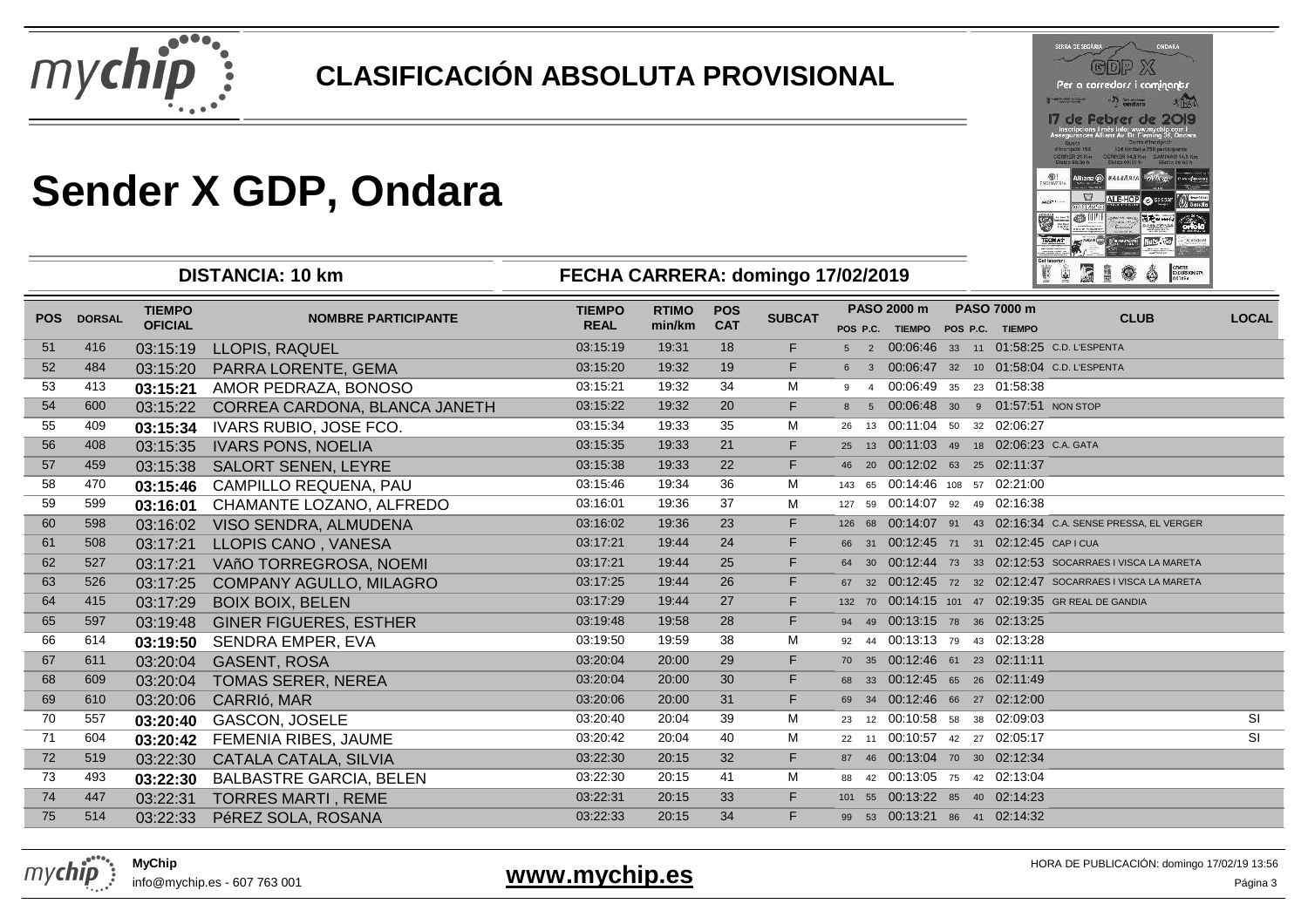

|                                     |                                                                              | 6 日 2 义                      |                                                                                                                   |                   |
|-------------------------------------|------------------------------------------------------------------------------|------------------------------|-------------------------------------------------------------------------------------------------------------------|-------------------|
|                                     |                                                                              | Per a corredors i cominants  |                                                                                                                   |                   |
| <b>THE R. P. LEWIS CO., LANSING</b> |                                                                              | <b>The advised</b><br>ondara |                                                                                                                   |                   |
|                                     |                                                                              | de Febrer de 2               | inscripcions imés info: www.mychip.com i<br>Assegurances Allianz Av. Dr. Fleming 36, Onclass                      |                   |
|                                     | <b>Guard</b><br><b>BELIEVED THE</b><br>COBRER 25 Km<br><b>Chart and lots</b> | Distribution (10) Williams   | <b>Curra directoria</b><br>124 Inches 230 particularly<br>CONTROL LAB Km EAMINABLIAS Km<br><b>Status parading</b> |                   |
| FASHIVAT RIAL                       | Altianz (6)                                                                  | <b>ALEARIA</b>               |                                                                                                                   |                   |
| <b>ANGER 11</b>                     | Arr 513                                                                      |                              | 6560<br>œ.                                                                                                        | معقاء<br>ostos ir |
| B.P.                                | <b>PRIZE OF THIS DESIGN</b>                                                  |                              |                                                                                                                   |                   |

|            | <b>DISTANCIA: 10 km</b> |                                 |                              | FECHA CARRERA: domingo 17/02/2019 |                        |                          |               |       |                                                |  |                                 | 12 南海青绿<br>DEURSIONER<br>۵                            |              |  |
|------------|-------------------------|---------------------------------|------------------------------|-----------------------------------|------------------------|--------------------------|---------------|-------|------------------------------------------------|--|---------------------------------|-------------------------------------------------------|--------------|--|
| <b>POS</b> | <b>DORSAL</b>           | <b>TIEMPO</b><br><b>OFICIAL</b> | <b>NOMBRE PARTICIPANTE</b>   | <b>TIEMPO</b><br><b>REAL</b>      | <b>RTIMO</b><br>min/km | <b>POS</b><br><b>CAT</b> | <b>SUBCAT</b> |       | PASO 2000 m<br>POS P.C. TIEMPO POS P.C. TIEMPO |  | <b>PASO 7000 m</b>              | <b>CLUB</b>                                           | <b>LOCAL</b> |  |
| 76         | 556                     | 03:22:35                        | MONTAVA GUTIéRREZ, MANU      | 03:22:35                          | 20:15                  | 42                       | м             |       |                                                |  | 89 43 00:13:05 74 41 02:12:59   |                                                       |              |  |
| 77         | 515                     | 03:22:37                        | SASTRE CATALÁ, MARIA CARMEN  | 03:22:37                          | 20:15                  | 35                       | F.            |       |                                                |  | 102 56 00:13:22 84 39 02:14:19  |                                                       | SI           |  |
| 78         | 516                     | 03:22:39                        | ALMIÑANA SERRA, SILVIA       | 03:22:39                          | 20:15                  | 36                       | F.            |       |                                                |  | 103 57 00:13:23 87 42 02:14:36  |                                                       | SI           |  |
| 79         | 625                     | 03:22:43                        | ARMENGOL BAUTISTA, JUAN JOSE | 03:22:43                          | 20:16                  | 43                       | м             |       |                                                |  | 105 48 00:13:24 88 46 02:14:36  |                                                       |              |  |
| 80         | 525                     | 03:23:38                        | <b>KRELL, ANGELA</b>         | 03:23:38                          | 20:21                  | 37                       | F.            |       |                                                |  | 95 50 00:13:16 69 29 02:12:32   |                                                       |              |  |
| 81         | 487                     | 03:23:40                        | <b>DAVIES, MICHAEL</b>       | 03:23:40                          | 20:22                  | 44                       | м             |       |                                                |  | 93 45 00:13:15 67 40 02:12:31   |                                                       |              |  |
| 82         | 488                     | 03:23:40                        | GAVILÀ GUARDIOLA, MAMEN      | 03:23:40                          | 20:22                  | 38                       | F.            |       |                                                |  | 97 52 00:13:20 68 28 02:12:31   |                                                       |              |  |
| 83         | 619                     | 03:24:25                        | VELáZQUEZ GAYA, JORGE        | 03:24:25                          | 20:26                  | 45                       | M             |       |                                                |  | 57 33 00:12:39 43 28 02:05:44   |                                                       | <b>SI</b>    |  |
| 84         | 618                     | 03:24:29                        | <b>ESCORS CARO, RAQUEL</b>   | 03:24:29                          | 20:26                  | 39                       | F.            |       |                                                |  | 62 28 00:12:42 47 17 02:05:56   |                                                       | <b>SI</b>    |  |
| 85         | 469                     | 03:26:40                        | SALORT ROVIRA, SALVADOR      | 03:26:40                          | 20:40                  | 46                       | M             |       |                                                |  | 32 19 00:11:34 53 35 02:07:55   |                                                       |              |  |
| 86         | 605                     | 03:27:47                        | <b>SALORT GUERRERO, ANA</b>  | 03:27:47                          | 20:46                  | 40                       | F.            |       |                                                |  | 53 23 00:12:20 59 21 02:10:23   |                                                       |              |  |
| 87         | 602                     | 03:27:48                        | PUIGCERVER MAS, ANDREA       | 03:27:48                          | 20:46                  | 41                       | F.            |       |                                                |  | 72 37 00:12:47 77 35 02:13:15   |                                                       |              |  |
| 88         | 585                     | 03:27:49                        | <b>SASTRE PORTES, PAULA</b>  | 03:27:49                          | 20:46                  | 42                       | F.            |       |                                                |  | 71 36 00:12:47 76 34 02:13:14   |                                                       |              |  |
| 89         | 612                     | 03:27:53                        | RIERA RIPOLL, ANDREA         | 03:27:53                          | 20:47                  | 43                       | F.            | 83 44 |                                                |  | 00:12:57 80 37 02:13:58         |                                                       | SI           |  |
| 90         | 613                     | 03:27:54                        | MARÍ PASTOR, JOSEP           | 03:27:54                          | 20:47                  | 47                       | M             |       |                                                |  | 85 40 00:12:58 82 44 02:14:01   |                                                       |              |  |
| 91         | 616                     | 03:27:58                        | MARÍ PASTOR, JORDI           | 03:27:58                          | 20:47                  | 48                       | м             |       |                                                |  | 86 41 00:12:59 83 45 02:14:07   |                                                       |              |  |
| 92         | 617                     | 03:27:59                        | VERDú MOLTó, LINA            | 03:27:59                          | 20:47                  | 44                       | F.            |       |                                                |  | 84 45 00:12:57 81 38 02:13:58   |                                                       |              |  |
| 93         | 441                     | 03:31:36                        | RAMOS MORENO, CRISTINA       | 03:31:36                          | 21:09                  | 45                       | F.            |       |                                                |  | 119 64 00:13:46 105 49 02:20:15 |                                                       |              |  |
| 94         | 442                     | 03:31:38                        | DOBLAS FLORES, MARÍA         | 03:31:38                          | 21:09                  | 46                       | F.            |       |                                                |  | 120 65 00:13:46 106 50 02:20:20 |                                                       |              |  |
| 95         | 425                     | 03:31:54                        | MARTINEZ BARBA, ANA          | 03:31:54                          | 21:11                  | 47                       | F.            |       |                                                |  |                                 | 161 87 00:15:23 122 59 02:27:33 C. BERNARDOS TROTTERS |              |  |
| 96         | 426                     | 03:31:55                        | PUIG ROBLEDO, JOSE           | 03:31:55                          | 21:11                  | 49                       | M             |       |                                                |  |                                 | 160 74 00:15:21 123 64 02:27:34 C. BERNARDOS TROTTERS |              |  |
| 97         | 439                     | 03:35:02                        | <b>REY MARTÍ, TONI</b>       | 03:35:02                          | 21:30                  | 50                       | M             | 54 31 |                                                |  | 00:12:22 125 66 02:27:46        |                                                       |              |  |
| 98         | 581                     | 03:35:19                        | MARTINEZ MORENO, JAVIER      | 03:35:19                          | 21:31                  | 51                       | M             |       |                                                |  | 76 38 00:12:52 94 51 02:17:15   |                                                       | SI           |  |
| 99         | 580                     | 03:35:25                        | MUD CASTELLO, SARA           | 03:35:25                          | 21:32                  | 48                       | F.            |       |                                                |  | 81 42 00:12:55 95 44 02:17:35   |                                                       | SI           |  |
| 100        | 583                     | 03:35:31                        | MUD CASTELLO, FERNANDO       | 03:35:31                          | 21:33                  | 52                       | м             |       |                                                |  | 77 39 00:12:52 93 50 02:17:10   |                                                       | SI           |  |
|            |                         |                                 |                              |                                   |                        |                          |               |       |                                                |  |                                 |                                                       |              |  |



info@mychip.es - 607 763 001

#### **www.mychip.es**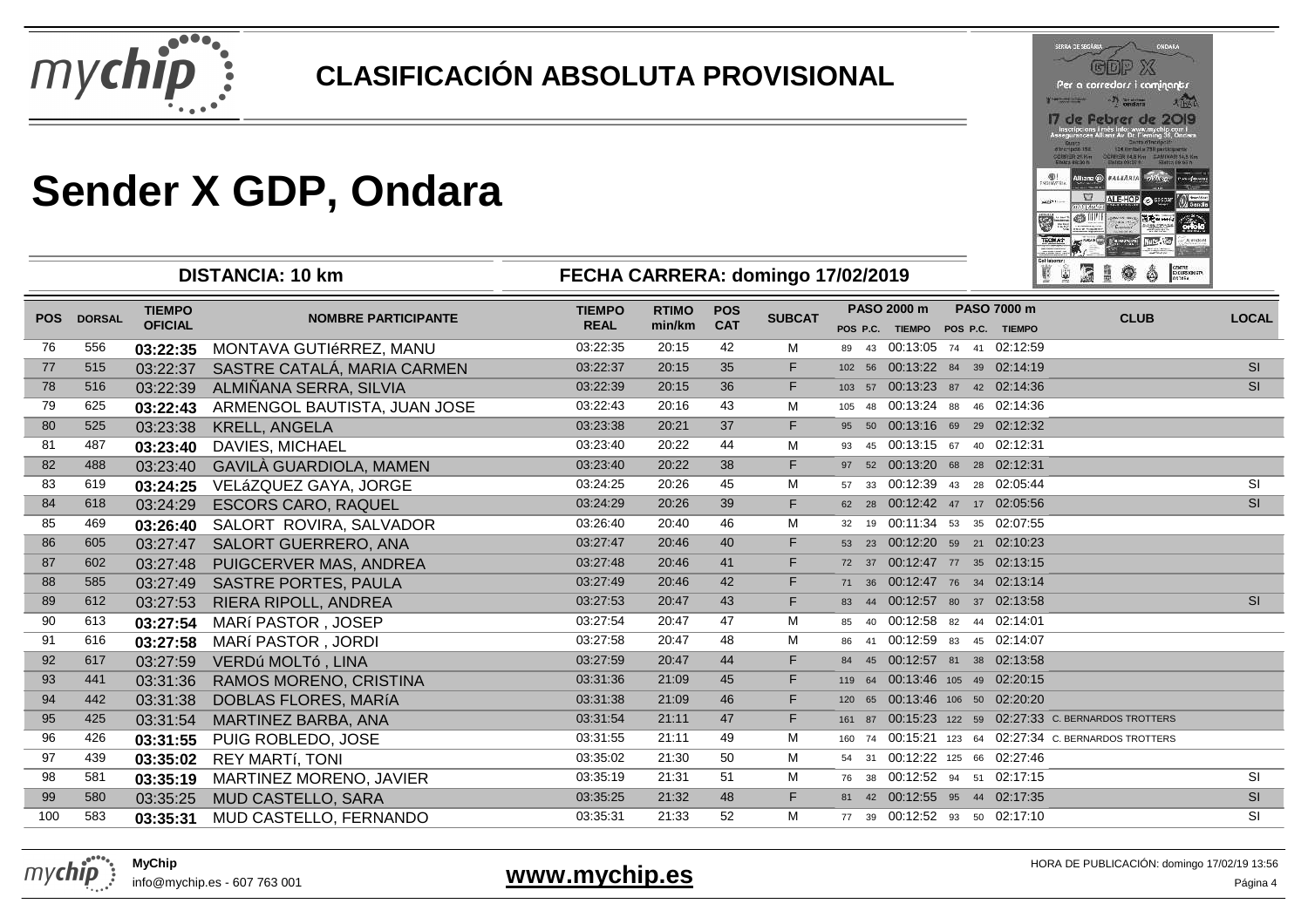

|                   |                                        | cop X                                                                                        |                                                              |                              |
|-------------------|----------------------------------------|----------------------------------------------------------------------------------------------|--------------------------------------------------------------|------------------------------|
|                   |                                        | Per a corredors i cominants                                                                  |                                                              |                              |
| has board in the  |                                        | ar airea                                                                                     |                                                              |                              |
|                   |                                        | 7 de Febrer de 20                                                                            |                                                              |                              |
|                   |                                        | inscripcions i més info: www.mychip.com i<br>Assegurances Allianz Av Dr. Fleming 36, Onclara |                                                              |                              |
|                   | <b>Guard</b><br><b>BELL-REAL INC.</b>  |                                                                                              | <b>Curra d'Incilpolésia</b><br>124 De Balla 730 participante |                              |
|                   | COBRETE 25 Rm<br><b>Chart and lots</b> | CORNER (4.5 Km CAWINAR 14.5 Km<br>Distribution (10) Williams                                 |                                                              | <b>STURITS DRIVER</b>        |
|                   |                                        |                                                                                              |                                                              |                              |
|                   |                                        |                                                                                              |                                                              |                              |
| <b>NONDRATION</b> |                                        | Allianz (ii) #4117414                                                                        | <b>MAINAGIA</b>                                              |                              |
|                   |                                        | <b>E.HOP</b>                                                                                 | ۰.                                                           |                              |
|                   | <b>STADSED</b>                         |                                                                                              |                                                              | P. Milled Street Ha<br>سنعام |
| œ                 |                                        | <b>WANTS IN</b>                                                                              |                                                              |                              |
| <b>TECHAT</b>     | <b>COLOR FOREIGN</b><br><b>JELA</b>    |                                                                                              |                                                              |                              |

| <b>DISTANCIA: 10 km</b> |                  |                                 |                                        | FECHA CARRERA: domingo 17/02/2019 |                        |                          |               |             |                                                | II QEBO Ô RE                                                 |              |
|-------------------------|------------------|---------------------------------|----------------------------------------|-----------------------------------|------------------------|--------------------------|---------------|-------------|------------------------------------------------|--------------------------------------------------------------|--------------|
| <b>POS</b>              | <b>DORSAL</b>    | <b>TIEMPO</b><br><b>OFICIAL</b> | <b>NOMBRE PARTICIPANTE</b>             | <b>TIEMPO</b><br><b>REAL</b>      | <b>RTIMO</b><br>min/km | <b>POS</b><br><b>CAT</b> | <b>SUBCAT</b> | PASO 2000 m | PASO 7000 m<br>POS P.C. TIEMPO POS P.C. TIEMPO | <b>CLUB</b>                                                  | <b>LOCAL</b> |
| 101                     | 582              | 03:35:31                        | <b>BAñULS CERVERA, MARI</b>            | 03:35:31                          | 21:33                  | 49                       | F.            |             | 82 43 00:12:56 99 45 02:19:31                  |                                                              | <b>SI</b>    |
| 102                     | 475              | 03:35:44                        | ELKHARRAZ, MANAR                       | 03:35:44                          | 21:34                  | 50                       | F.            |             | 169 92 00:16:29 129 62 02:29:34                |                                                              |              |
| 103                     | 472              | 03:35:45                        | <b>GARCELà WEBER, MAIA</b>             | 03:35:45                          | 21:34                  | 51                       | F.            |             |                                                | 168 91 00:16:29 128 61 02:29:28 GRUP DE MUNTANYA CALP        |              |
| 104                     | 429              | 03:36:57                        | CLIMENT, DAVID                         | 03:36:57                          | 21:41                  | 53                       | М             |             | 51 29 00:12:18 96 52 02:18:36                  |                                                              |              |
| 105                     | 424              | 03:36:57                        | RIBES NAVARRO, LAURA                   | 03:36:57                          | 21:41                  | 52                       | F.            |             |                                                | 80 41 00:12:55 133 65 02:31:42 REM MARINA DE DéNIA           |              |
| 106                     | 468              | 03:36:58                        | PELLICER LLACER, ANA                   | 03:36:58                          | 21:41                  | 53                       | F.            |             | 79 40 00:12:54 134 66 02:31:45                 |                                                              |              |
| 107                     | 428              | 03:37:01                        | <b>CLIMENT, ARNAU</b>                  | 03:37:01                          | 21:42                  | 54                       | м             |             | 52 30 00:12:19 97 53 02:18:40                  |                                                              |              |
| 108                     | 436              | 03:39:12                        | NAYA LLACER, RUTH                      | 03:39:12                          | 21:55                  | 54                       | F.            |             | 90 47 00:13:12 112 55 02:25:10                 |                                                              |              |
| 109                     | 448              | 03:39:12                        | PINO SENDRA, AIDA                      | 03:39:12                          | 21:55                  | 55                       | F.            |             | 91 48 00:13:13 111 54 02:25:03                 |                                                              |              |
| 110                     | 450              | 03:40:18                        | OCA MENACHO, JUAN MIGUEL               | 03:40:18                          | 22:01                  | 55                       | М             |             | 140 63 00:14:30 103 56 02:19:41                |                                                              | <b>SI</b>    |
| 111                     | 608              | 03:40:21                        | RIBES ARANDA, Mª JOSé                  | 03:40:21                          | 22:02                  | 56                       | F.            |             | 48 21 00:12:04 100 46 02:19:31                 |                                                              | SI           |
| 112                     | 607              | 03:40:22                        | OLMO RIBES, GERARD                     | 03:40:22                          | 22:02                  | 56                       | м             |             | 49 28 00:12:05 98 54 02:19:30                  |                                                              | <b>SI</b>    |
| 113                     | 451              | 03:40:22                        | CANET MARTINEZ, MARCOS                 | 03:40:22                          | 22:02                  | 57                       | м             |             |                                                | 142 64 00:14:32 102 55 02:19:36 C.E. DORSAL 19 PEGO          |              |
| 114                     | 208              | 03:40:25                        | OCA MENACHO, VERONICA                  | 03:40:25                          | 22:02                  | 57                       | F.            |             | 141 78 00:14:32 104 48 02:19:51                |                                                              |              |
| 115                     | 476              | 03:40:32                        | SALVA ESTRUGO, SANDRA                  | 03:40:32                          | 22:03                  | 58                       | F.            |             | 108 59 00:13:32 107 51 02:20:54                |                                                              |              |
| 116                     | 522              | 03:40:35                        | SIGNES MAS, ANGEL                      | 03:40:35                          | 22:03                  | 58                       | М             |             |                                                | 116 53 00:13:43 117 60 02:27:19 GEG - GRUP ESPELEOLÒGIC GATA |              |
| 117                     | 520              | 03:40:38                        | <b>BALLESTER SERVER, FRANCESC</b>      | 03:40:38                          | 22:03                  | 59                       | м             |             |                                                | 118 55 00:13:45 115 59 02:27:08 GEG - GRUP ESPELEOLÒGIC GATA |              |
| 118                     | 521              | 03:40:39                        | <b>TORRES COSTA, PEPA</b>              | 03:40:39                          | 22:03                  | 59                       | F.            |             |                                                | 121 66 00:13:46 116 57 02:27:17 GEG - GRUP ESPELEOLÒGIC GATA |              |
| 119                     | 467              | 03:40:40                        | BORONAD SOLIVELLES, JAUME              | 03:40:40                          | 22:04                  | 60                       | М             |             | 112 51 00:13:37 114 58 02:26:52                |                                                              |              |
| 120                     | 466              | 03:41:46                        | <b>IVARS CONESA, SONIA</b>             | 03:41:46                          | 22:10                  | 60                       | F.            |             |                                                | 110 61 00:13:36 113 56 02:26:48 GRUP DE MUNTANYA CALP        |              |
| 121                     | 471              | 03:46:50                        | CAMPILLO ALARTE, JULIÁN SALVADOR       | 03:46:50                          | 22:41                  | 61                       | м             |             | 144 66 00:14:49 124 65 02:27:39                |                                                              |              |
| 122                     | 440              | 03:48:12                        | RIVAS PIERA, LAURA                     | 03:48:12                          | 22:49                  | 61                       | F.            |             | 155 84 00:15:16 119 58 02:27:27                |                                                              | SI           |
| 123                     | 497              | 03:48:12                        | SAMBLAS GAYA, IVAN                     | 03:48:12                          | 22:49                  | 62                       | M             |             | 149 67 00:15:11 118 61 02:27:23                |                                                              | <b>SI</b>    |
| 124                     | 498              | 03:48:18                        | ALEMANY PONS, DAVID                    | 03:48:18                          | 22:49                  | 63                       | М             |             | 159 73 00:15:16 121 63 02:27:30                |                                                              |              |
| $\sqrt{2}$              | $\overline{110}$ |                                 | $P = P - 1$ $P = P - 2Q - 211111 - 2Q$ | 00.40.04                          | 00.50                  | $\sim$ $\sim$            | $\mathbf{A}$  |             | $-2$ $-2$ 004540 $-2$ 000700                   |                                                              |              |

03:48:21 22:50 <sup>64</sup> <sup>M</sup> <sup>156</sup> <sup>72</sup> 00:15:16 <sup>120</sup> <sup>62</sup> 02:27:30



125

info@mychip.es - 607 763 001

<sup>449</sup> **03:48:21** PERELLó PEDRóS, SALVADOR

#### **www.mychip.es**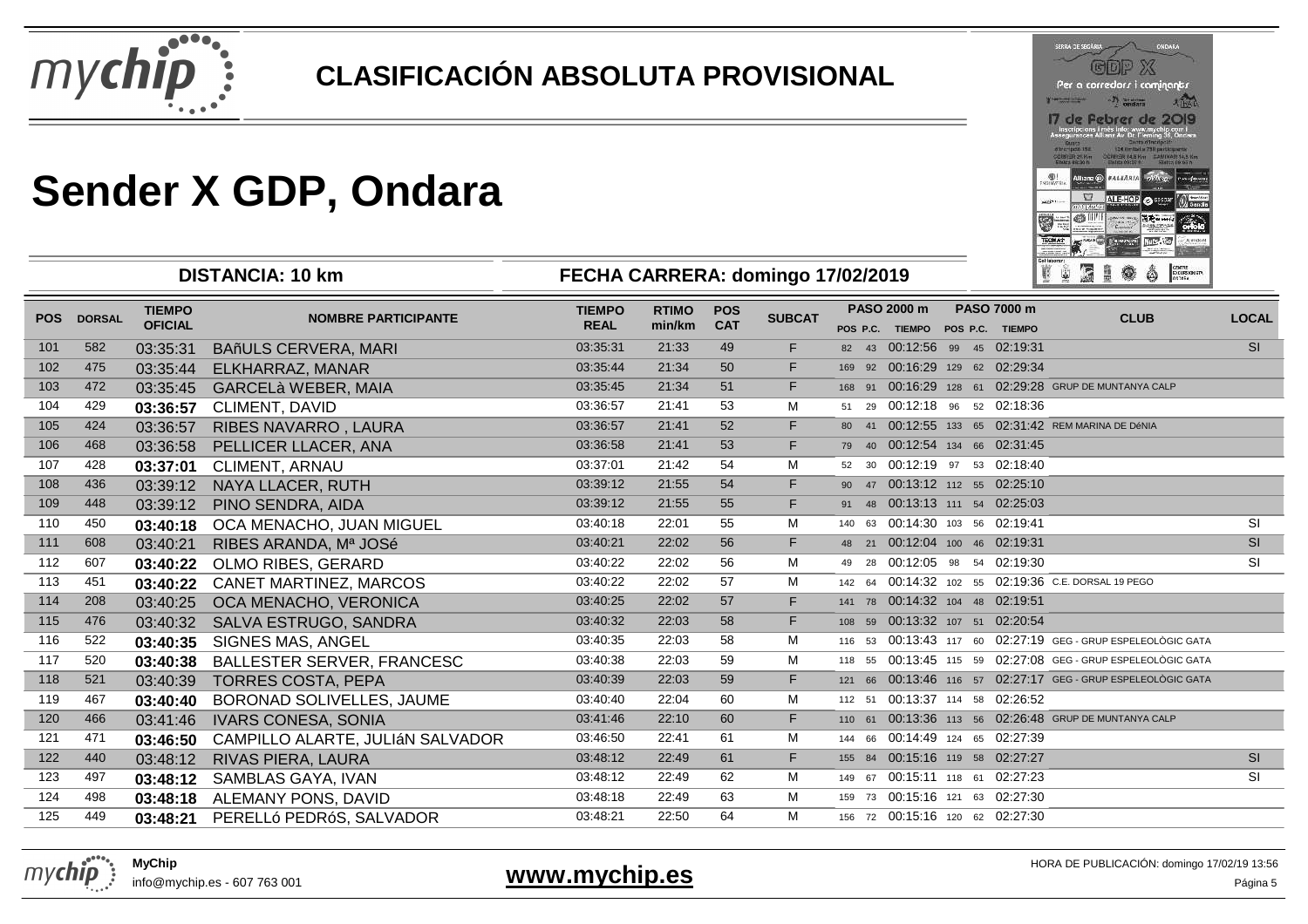

|                       |                                                               | D P X                                                                                       |                                                              |                      |
|-----------------------|---------------------------------------------------------------|---------------------------------------------------------------------------------------------|--------------------------------------------------------------|----------------------|
|                       |                                                               | Per a corredors i cominants                                                                 |                                                              |                      |
| <b>Network Island</b> |                                                               | ۸Ø<br><b>The advised</b><br>ondara                                                          |                                                              |                      |
|                       | <b>Guard</b>                                                  | inscripcions imés info: www.mychip.com i<br>Assegurances Allianz Av. Dr. Fieming 36, Ondara | <b>Custo directoria</b><br>124 method is 230 particularities |                      |
|                       | <b>BELIEVED THE</b><br>COBRER 26 Km<br><b>Chairs and lo h</b> | CORRENT MERGIN CAWINATE 14.5 Km<br>Eladaba del : 10 W.                                      | <b>STATISTIC DE DE A</b>                                     |                      |
| FAGUAY/FRIA.          | Altianz (6)                                                   | <b>FALLARIA</b>                                                                             | <b>ANGEL</b>                                                 | <b>Parket Street</b> |
| <b>ASSESSED</b>       | Arz Car                                                       |                                                                                             | 23 65508                                                     | سنعاء<br>Gainsin     |
| ᇄ                     | <b>FRID THERE</b>                                             |                                                                                             | <b>W 141</b>                                                 |                      |

|                 | <b>DISTANCIA: 10 km</b> |                                 |                                       | FECHA CARRERA: domingo 17/02/2019 |                        |                          |               |             |  |                                                       | FRIGS ?                                     | CONTRE<br>EDEURSKON EP.<br>INSTARA |
|-----------------|-------------------------|---------------------------------|---------------------------------------|-----------------------------------|------------------------|--------------------------|---------------|-------------|--|-------------------------------------------------------|---------------------------------------------|------------------------------------|
| <b>POS</b>      | <b>DORSAL</b>           | <b>TIEMPO</b><br><b>OFICIAL</b> | <b>NOMBRE PARTICIPANTE</b>            | <b>TIEMPO</b><br><b>REAL</b>      | <b>RTIMO</b><br>min/km | <b>POS</b><br><b>CAT</b> | <b>SUBCAT</b> | PASO 2000 m |  | <b>PASO 7000 m</b><br>POS P.C. TIEMPO POS P.C. TIEMPO | <b>CLUB</b>                                 | <b>LOCAL</b>                       |
| 126             | 491                     | 03:50:55                        | PEREZ PASTOR, MARIBEL                 | 03:50:55                          | 23:05                  | 62                       | F.            |             |  | 130 69 00:14:11 131 64 02:30:07                       |                                             |                                    |
| 127             | 478                     | 03:51:04                        | <b>GARCIA, ANTONIO</b>                | 03:51:04                          | 23:06                  | 65                       | М             |             |  | 129 61 00:14:11 132 68 02:30:15                       |                                             |                                    |
| 128             | 473                     | 03:51:10                        | TUR, SILVIA                           | 03:51:10                          | 23:07                  | 63                       | F.            |             |  | 136 74 00:14:27 140 72 02:36:24                       |                                             | <b>SI</b>                          |
| 129             | 434                     | 03:51:11                        | <b>GISBERT VILLAPLANA, TERE</b>       | 03:51:11                          | 23:07                  | 64                       | F.            |             |  | 96 51 00:13:20 146 77 02:39:45                        |                                             |                                    |
| 130             | 435                     | 03:51:12                        | <b>GRIMALT TORRES, LITA</b>           | 03:51:12                          | 23:07                  | 65                       | F.            |             |  | 100 54 00:13:22 145 76 02:39:43                       |                                             |                                    |
| 131             | 423                     | 03:51:15                        | JIMENEZ GAVILÁ, MIREIA DEL CARMEN     | 03:51:15                          | 23:07                  | 66                       | F.            |             |  | 24 12 00:11:01 130 63 02:29:43                        |                                             |                                    |
| 132             | 505                     | 03:51:17                        | <b>VERDU GARCIA, TATIANA</b>          | 03:51:17                          | 23:07                  | 67                       | F.            |             |  | 58 25 00:12:40 110 53 02:23:46                        |                                             | <b>SI</b>                          |
| 133             | 524                     | 03:52:43                        | ALMIÑANA PERELLO, SHEILA              | 03:52:43                          | 23:16                  | 68                       | F.            |             |  | 61 27 00:12:41 109 52 02:23:45                        |                                             | SI                                 |
| 134             | 509                     | 03:58:19                        | SERVER PALONéS, AINA                  | 03:58:19                          | 23:49                  | 69                       | F.            |             |  | 137 75 00:14:27 138 70 02:36:20                       |                                             | <b>SI</b>                          |
| 135             | 474                     | 03:58:21                        | SIVERA COMPANY, M DOLORES             | 03:58:21                          | 23:50                  | 70                       | F.            |             |  | 139 77 00:14:29 137 69 02:36:18                       |                                             | <b>SI</b>                          |
| 136             | 510                     | 03:58:24                        | PALONéS SESER, MÒNICA                 | 03:58:24                          | 23:50                  | 71                       | F.            |             |  | 138 76 00:14:27 139 71 02:36:23                       |                                             | <b>SI</b>                          |
| 137             | 622                     | 03:58:40                        | ZARZO, TONI                           | 03:58:40                          | 23:52                  | 66                       | М             |             |  |                                                       | 167 77 00:15:45 156 72 02:44:45 C.A. ONDARA | <b>SI</b>                          |
| 138             | 588                     | 04:07:58                        | MACHADO FERNÁNDEZ, Mª JOSé            | 04:07:58                          | 24:47                  | 72                       | F.            |             |  | 114 62 00:13:40 126 60 02:28:55                       |                                             | SI                                 |
| 139             | 587                     | 04:08:04                        | REIG CATALA, PEDRO                    | 04:08:04                          | 24:48                  | 67                       | М             |             |  | 117 54 00:13:44 127 67 02:29:00                       |                                             | <b>SI</b>                          |
| 140             | 584                     | 04:12:26                        | <b>BERNABEU ESPÍ, DAVID</b>           | 04:12:26                          | 25:14                  | 68                       | М             |             |  | 151 69 00:15:11 150 70 02:40:41                       |                                             |                                    |
| 141             | 603                     | 04:12:27                        | RIBES FUSTER, INéS                    | 04:12:27                          | 25:14                  | 73                       | F.            |             |  | 145 79 00:15:09 147 78 02:40:28                       |                                             | SI                                 |
| 142             | 606                     | 04:12:29                        | <b>MUT, LOURDES</b>                   | 04:12:29                          | 25:14                  | 74                       | F.            |             |  | 148 82 00:15:10 148 79 02:40:30                       |                                             | <b>SI</b>                          |
| 143             | 570                     | 04:12:32                        | LLOBELL RIBERO, MARIA                 | 04:12:32                          | 25:15                  | 75                       | F.            |             |  | 146 80 00:15:10 149 80 02:40:32                       |                                             | <b>SI</b>                          |
| 144             | 601                     | 04:12:33                        | <b>MATEU, ANAïS</b>                   | 04:12:33                          | 25:15                  | 76                       | F.            |             |  | 147 81 00:15:10 151 81 02:40:50                       |                                             | <b>SI</b>                          |
| 145             | 501                     | 04:13:27                        | ORTIZ SANCHEZ, ROSALIA                | 04:13:27                          | 25:20                  | 77                       | F.            |             |  | 63 29 00:12:44 152 82 02:43:09                        |                                             |                                    |
| 146             | 503                     | 04:13:34                        | <b>BARBER BALAGUER, REME</b>          | 04:13:34                          | 25:21                  | 78                       | F.            |             |  | 75 38 00:12:51 155 84 02:43:32                        |                                             |                                    |
| 147             | 500                     | 04:13:37                        | <b>BARBER BALAGUER, ANA</b>           | 04:13:37                          | 25:21                  | 79                       | F.            |             |  | 60 26 00:12:41 153 83 02:43:25                        |                                             |                                    |
| 148             | 502                     | 04:13:40                        | <b>BLESA RIBES, MOISES</b>            | 04:13:40                          | 25:22                  | 69                       | М             |             |  | 65 35 00:12:45 154 71 02:43:27                        |                                             |                                    |
| 149             | 506                     | 04:16:07                        | MUT MENGUAL, JOAN                     | 04:16:07                          | 25:36                  | 70                       | м             |             |  | 106 49 00:13:25 164 76 02:55:14                       |                                             |                                    |
| 10 <sup>2</sup> | $F \wedge T$            |                                 | $0.11010$ $0.1010111000011$ $0.10101$ | 0.4.40.40                         | 0 <sub>0</sub>         | $\sim$                   |               |             |  | $127 - 56$ 00:40:00 $122 - 56$ 00:55:44               |                                             | $\sim$                             |

04:16:10 25:37 <sup>80</sup> <sup>F</sup> <sup>107</sup> <sup>58</sup> 00:13:29 <sup>163</sup> <sup>88</sup> 02:55:11 SI



150

info@mychip.es - 607 763 001

<sup>507</sup> 04:16:10 DURáN MORELL, ALBA

#### **www.mychip.es**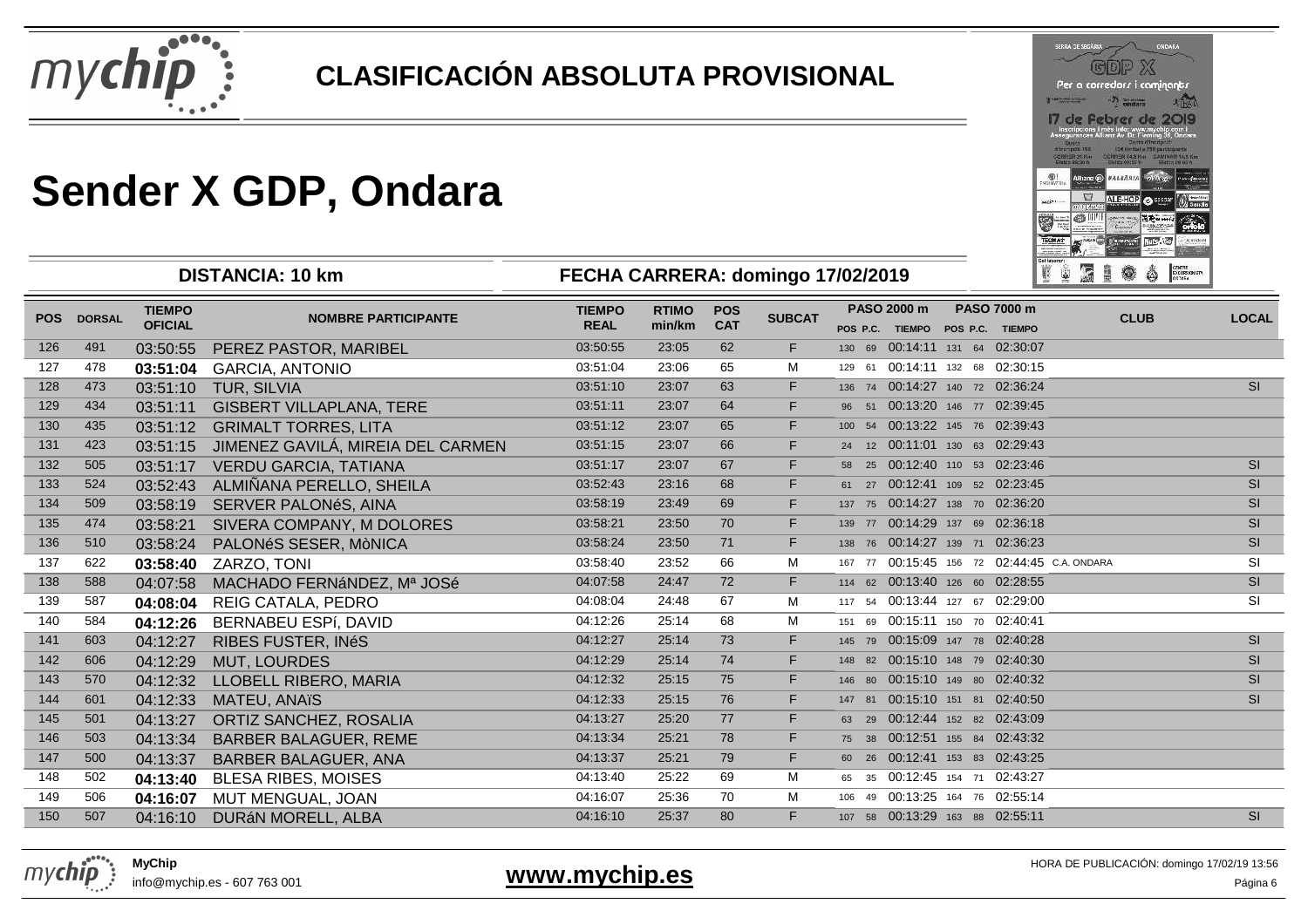

<sup>595</sup> :: PIEDRABUENA ROMERO, M LUISA

|                     |                                        | cop X                                                                                         |                                                             |                      |
|---------------------|----------------------------------------|-----------------------------------------------------------------------------------------------|-------------------------------------------------------------|----------------------|
|                     |                                        | Per a corredors i caminants                                                                   |                                                             |                      |
| have been also been |                                        | ondara                                                                                        |                                                             |                      |
|                     |                                        | 7 de Febrer de 20                                                                             |                                                             |                      |
|                     |                                        | inscripcions i més info: www.mychip.com i<br>Assegurances Allianz Av. Dr. Fleming 36, Onclass |                                                             |                      |
|                     | <b>Guard</b><br><b>STEPHANO THE</b>    |                                                                                               | <b>Curra d'Incilpalés</b><br>124 Dr Ibitiv 730 participants |                      |
|                     | COBRETE 25 Rm<br><b>Chart and lots</b> | CORNER (4.5 Km CAWINAR 14.5 Km<br><b>Eladata dolcito e </b>                                   |                                                             | <b>STATUS DRIVER</b> |
|                     |                                        |                                                                                               |                                                             |                      |
|                     |                                        |                                                                                               |                                                             |                      |
| <b>NONDRATION</b>   |                                        | Allianz (ii) #4117414                                                                         | <b>ARTHAMIA</b>                                             | P. Milled Street Ha  |
|                     |                                        | HOP                                                                                           |                                                             |                      |
|                     | <b>SEMIPSED</b>                        |                                                                                               |                                                             | سنعام                |
| œ                   |                                        | <b>DAVIS IN</b>                                                                               |                                                             |                      |
| <b>TECHAT</b>       | <b>COLOR FOREIGN</b><br><b>JELIA</b>   |                                                                                               |                                                             |                      |

| <b>DISTANCIA: 10 km</b> |               |                                 | FECHA CARRERA: domingo 17/02/2019 |                              |                        |                          |               |                                                |          | 18 南道音楽<br>$\ddot{\odot}$ $\begin{bmatrix} \text{conv} \\ \text{conv} \\ \text{conv} \end{bmatrix}$ |                                 |                                                       |              |
|-------------------------|---------------|---------------------------------|-----------------------------------|------------------------------|------------------------|--------------------------|---------------|------------------------------------------------|----------|-----------------------------------------------------------------------------------------------------|---------------------------------|-------------------------------------------------------|--------------|
| <b>POS</b>              | <b>DORSAL</b> | <b>TIEMPO</b><br><b>OFICIAL</b> | <b>NOMBRE PARTICIPANTE</b>        | <b>TIEMPO</b><br><b>REAL</b> | <b>RTIMO</b><br>min/km | <b>POS</b><br><b>CAT</b> | <b>SUBCAT</b> | PASO 2000 m<br>POS P.C. TIEMPO POS P.C. TIEMPO |          |                                                                                                     | <b>PASO 7000 m</b>              | <b>CLUB</b>                                           | <b>LOCAL</b> |
| 151                     | 560           | 04:16:16                        | AYROM, MARIECLAIRE                | 04:16:16                     | 25:37                  | 81                       | F.            |                                                |          |                                                                                                     | 164 89 00:15:34 157 85 02:45:53 |                                                       | <b>SI</b>    |
| 152                     | 559           | 04:16:23                        | AYROM, HOUMAN                     | 04:16:23                     | 25:38                  | 71                       | M             |                                                |          |                                                                                                     | 163 75 00:15:34 158 73 02:45:57 |                                                       | <b>SI</b>    |
| 153                     | 571           | 04:16:31                        | BENEYTO COSTA, CELESTE            | 04:16:31                     | 25:39                  | 82                       | F.            |                                                |          |                                                                                                     |                                 | 124 67 00:13:52 142 74 02:39:32 C.A. LA XARA          |              |
| 154                     | 511           | 04:16:43                        | <b>SEGUI MOLINA, EVA</b>          | 04:16:43                     | 25:40                  | 83                       | F.            |                                                |          |                                                                                                     | 115 63 00:13:42 141 73 02:39:15 |                                                       |              |
| 155                     | 427           | 04:16:48                        | <b>GOMAR, MAITE</b>               | 04:16:48                     | 25:40                  | 84                       | F.            |                                                |          |                                                                                                     | 78 39 00:12:53 165 89 02:58:35  |                                                       |              |
| 156                     | 615           | 04:17:32                        | OLIVER MARTÍ, INMA                | 04:17:32                     | 25:45                  | 85                       | F.            |                                                |          |                                                                                                     | 135 73 00:14:19 135 67 02:36:02 |                                                       |              |
| 157                     | 523           | 04:17:37                        | <b>CRESPO GARCIA, DEBORA</b>      | 04:17:37                     | 25:45                  | 86                       | F.            |                                                |          |                                                                                                     | 134 72 00:14:19 136 68 02:36:07 |                                                       |              |
| 158                     | 621           | 04:18:27                        | COSTA, BORJA                      | 04:18:27                     | 25:50                  | 72                       | м             |                                                |          |                                                                                                     |                                 | 165 76 00:15:41 159 74 02:47:59 C.A. ONDARA           | <b>SI</b>    |
| 159                     | 623           | 04:18:37                        | ESPASA, VICEN                     | 04:18:37                     | 25:51                  | 87                       | F.            |                                                |          |                                                                                                     |                                 | 166 90 00:15:42 160 86 02:48:14 C.A. ONDARA           | SI           |
| 160                     | 438           | 04:21:52                        | PEñALVER ALMENDRO, PACO           | 04:21:52                     | 26:11                  | 73                       | м             |                                                |          |                                                                                                     | 131 62 00:14:13 143 69 02:39:37 |                                                       | <b>SI</b>    |
| 161                     | 591           | 04:21:59                        | <b>CAMPS VIVES, ROSA</b>          | 04:21:59                     | 26:11                  | 88                       | F.            |                                                |          |                                                                                                     | 133 71 00:14:15 144 75 02:39:37 |                                                       | SI           |
| 162                     | 407           | 04:31:11                        | GONZáLEZ PONS, FRANCESC           | 04:31:11                     | 27:07                  | 74                       | м             |                                                |          |                                                                                                     | 172 79 00:17:01 161 75 02:48:30 |                                                       |              |
| 163                     | 406           | 04:31:12                        | <b>GIL CABOT, MAITE</b>           | 04:31:12                     | 27:07                  | 89                       | F.            |                                                |          |                                                                                                     | 171 93 00:16:59 162 87 02:48:33 |                                                       |              |
| 164                     | 461           | 04:48:23                        | PASTOR IVARS, SEBASTIAN           | 04:48:23                     | 28:50                  | 75                       | М             |                                                |          |                                                                                                     |                                 | 170 78 00:16:30 172 80 03:16:36 GRUP DE MUNTANYA CALP |              |
| 165                     | 575           | 04:48:36                        | <b>CRESPO DEVESA, JORGE</b>       | 04:48:36                     | 28:51                  | 76                       | м             |                                                |          |                                                                                                     | 150 68 00:15:11 166 77 03:04:29 |                                                       |              |
| 166                     | 480           | 04:48:52                        | PEIRO CRESPO, LAURA               | 04:48:52                     | 28:53                  | 90                       | F.            |                                                |          |                                                                                                     | 157 85 00:15:16 167 90 03:04:35 |                                                       |              |
| 167                     | 483           | 04:48:54                        | PEIRO SERRA, PEPE                 | 04:48:54                     | 28:53                  | 77                       | М             |                                                |          |                                                                                                     |                                 | 153 71 00:15:12 169 78 03:04:37 GRUP CONDOL DÉNIA     |              |
| 168                     | 517           | 04:49:37                        | CRESPO SENTÍ, CARMINA             | 04:49:37                     | 28:57                  | 91                       | F.            |                                                |          |                                                                                                     | 154 83 00:15:13 168 91 03:04:35 |                                                       |              |
| 169                     | 481           | 04:49:50                        | <b>GOMEZ CHOFRE, AMANDA</b>       | 04:49:50                     | 28:59                  | 92                       | F.            |                                                |          |                                                                                                     | 158 86 00:15:16 170 92 03:04:45 |                                                       |              |
| 170                     | 482           | 04:49:50                        | PEIRO CRESPO, VICTOR              | 04:49:50                     | 28:59                  | 78                       | М             |                                                |          |                                                                                                     | 152 70 00:15:12 171 79 03:04:47 |                                                       |              |
| <b>RET</b>              | 410           | $\mathbb{Z}^+$                  | <b>GARCIA ALCALA, ESTEFANIA</b>   |                              | $\mathbb{Z}^+$         | <b>RET</b>               | F.            |                                                |          |                                                                                                     |                                 |                                                       |              |
| <b>RET</b>              | 561           | π.                              | CIRUJEDA MULET, EMILIO            |                              |                        | <b>RET</b>               | м             |                                                | 00:12:36 |                                                                                                     |                                 | GEG - GRUP ESPELEOLÒGIC GATA                          |              |
| <b>RET</b>              | 562           | $\mathbb{Z}^+$                  | <b>GRIMALT CASELLES, VICTORIA</b> |                              | $\sim$                 | <b>RET</b>               | F.            |                                                | 00:12:35 |                                                                                                     |                                 | GEG - GRUP ESPELEOLÒGIC GATA                          |              |
| <b>RET</b>              | 594           | $\mathbb{R}^2$                  | <b>BAEZA BERRUTI, ENRIQUE</b>     |                              | ÷                      | <b>RET</b>               | М             |                                                | 00:25:47 |                                                                                                     |                                 |                                                       |              |
|                         |               |                                 |                                   |                              |                        |                          |               |                                                | $\cdots$ |                                                                                                     |                                 |                                                       |              |

: RET <sup>F</sup> 00:25:49



RET

**www.mychip.es**